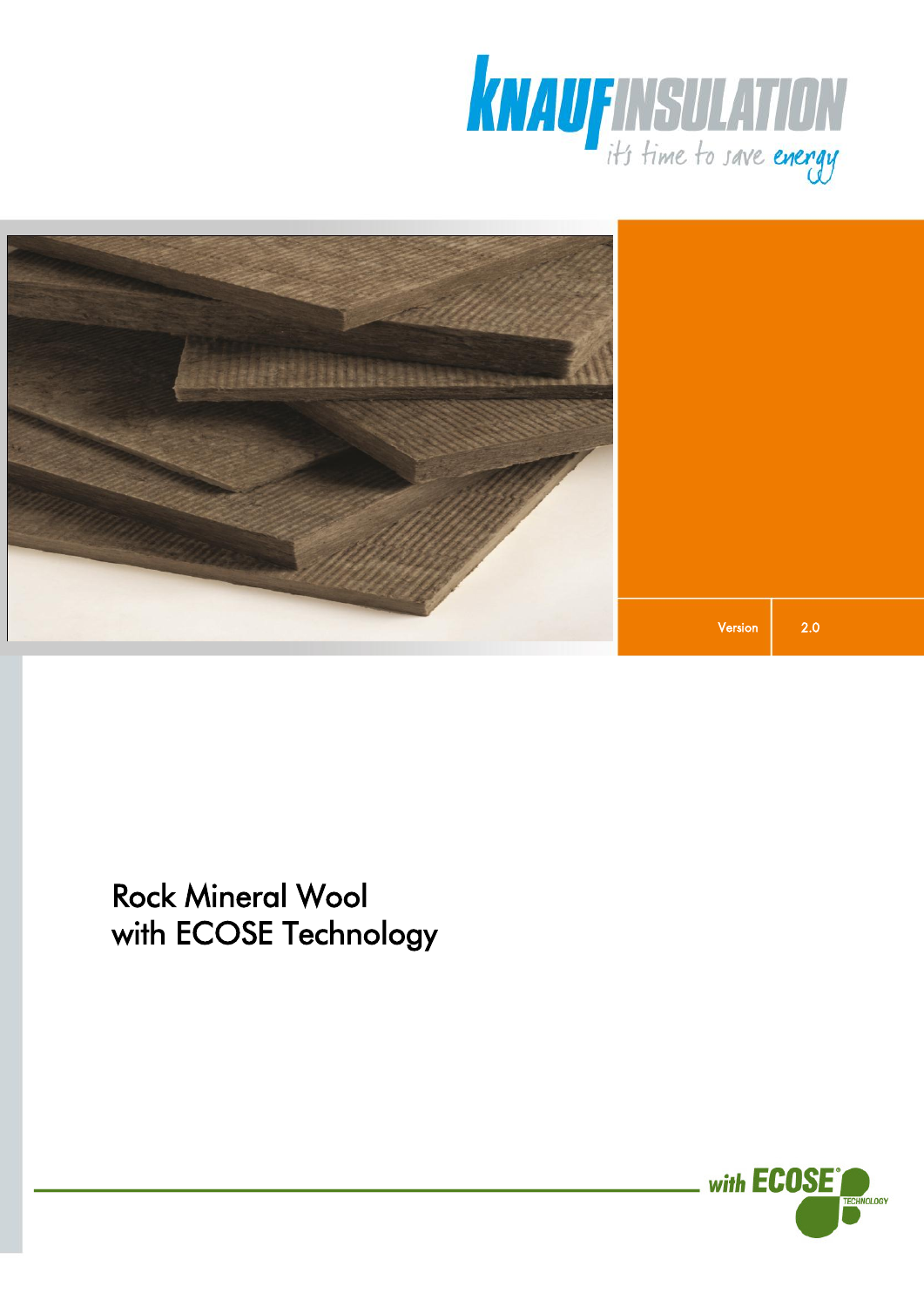# *KNAUFINSULATION*

| Product name:         | Rock Mineral Wool with ECOSE Technology | Page:       | 1/12       |
|-----------------------|-----------------------------------------|-------------|------------|
| <b>Revision Date:</b> | 2013-04-29                              | Print date: | 2013-04-29 |
| Product No.:          | KI DP 201                               | SDS-ID:     | GB-EN/2.0  |

# SECTION 1: IDENTIFICATION OF THE SUBSTANCE/MIXTURE AND OF THE COMPANY/UNDERTAKING

# 1.1. Product identifier

Knauf Insulation Rock mineral wool.

Product name: Rock Mineral Wool with ECOSE Technology

# 1.2. Relevant identified uses of the substance or mixture and uses advised against

| Identified use(s): | Thermal and/or acoustic insulation for use in technical applications, industrial |
|--------------------|----------------------------------------------------------------------------------|
|                    | applications and in building construction.                                       |

# 1.3. Details of the supplier of the safety data sheet

| <b>Head Office</b> | Knauf Insulation         |
|--------------------|--------------------------|
|                    | Am Bahnhof               |
|                    | 97346 Iphofen            |
|                    | Germany                  |
|                    | Tel:+32 (0) 1048 8460    |
|                    | sds@knaufinsulation.com  |
|                    | www.knaufinsulation.com  |
| Country Contact:   | UK                       |
|                    | Tel:+44 (0) 1744 766 666 |
|                    | tech@knaufinsulation.com |

### 1.4. Emergency telephone number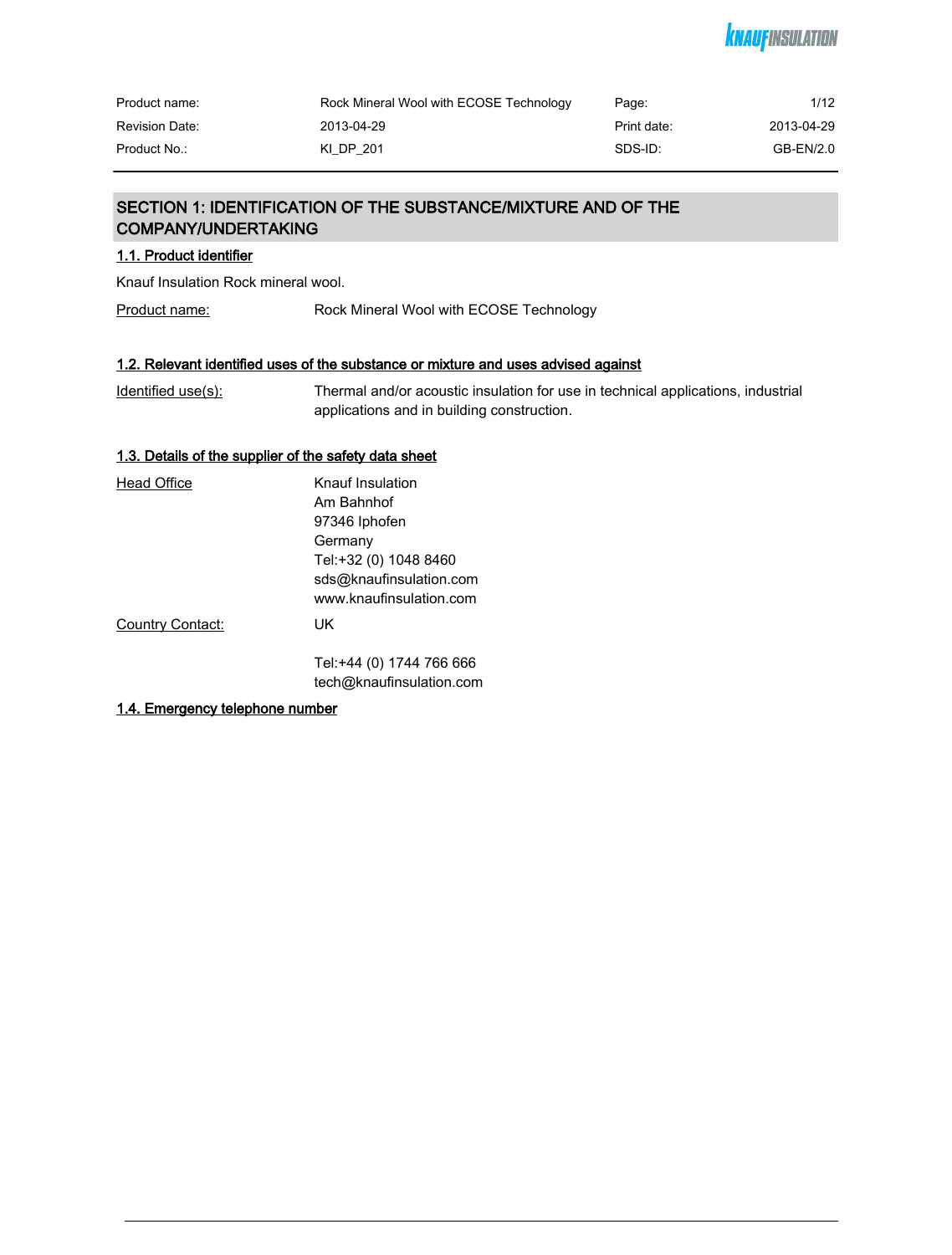| Product name:         | Rock Mineral Wool with ECOSE Technology | Page:       | 2/12       |
|-----------------------|-----------------------------------------|-------------|------------|
| <b>Revision Date:</b> | 2013-04-29                              | Print date: | 2013-04-29 |
| Product No.:          | KI DP 201                               | SDS-ID:     | GB-EN/2.0  |

# SECTION 2: HAZARDS IDENTIFICATION

### 2.1. Classification of the substance or mixture

67/548/EEC: The product is not classified.

| GHS/CLP CE N°1272/2008 | The product is not classified. |
|------------------------|--------------------------------|
|                        |                                |

# 2.2. Label elements

There are no Risk Phrases associated with this product.

<u>The following sentences and</u> The following sentences and pictograms are printed on packaging:

pictograms are printed on

packaging:







Ventilate working area if possible.



Rinse in cold water before washing.



Waste should be disposed of according to local regulations.



Clean using vacuum equipment.



Wear goggles when working overhead.

### 2.3. Other hazards

The mechanical effect of fibres in contact with skin may cause temporary itching.

Specific hazards: Not applicable.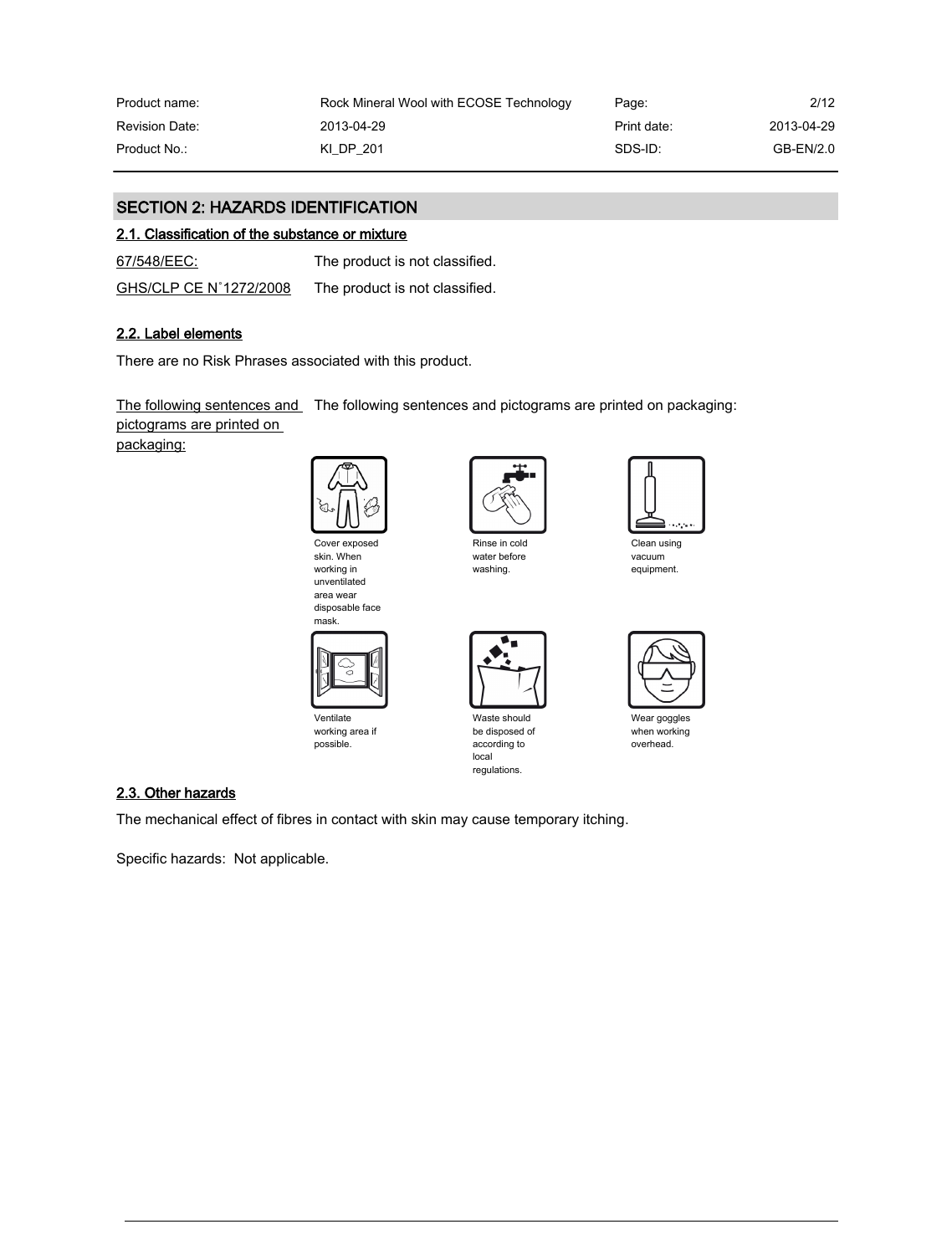| Product name:         | Rock Mineral Wool with ECOSE Technology | Page:       | 3/12       |
|-----------------------|-----------------------------------------|-------------|------------|
| <b>Revision Date:</b> | 2013-04-29                              | Print date: | 2013-04-29 |
| Product No.:          | KI DP 201                               | SDS-ID:     | GB-EN/2.0  |

# SECTION 3: COMPOSITION/INFORMATION ON INGREDIENTS

3.2. Mixtures

67/548/EEC:

| $\frac{9}{6}$ : | CAS-No.:                 | EC No.:   | REACH Req.<br>No:        | Chemical name:                                                            | Hazard classification:   | Notes:           |
|-----------------|--------------------------|-----------|--------------------------|---------------------------------------------------------------------------|--------------------------|------------------|
| $90 - 100 -$    |                          | 926-099-9 | 01-2119472313-           | Rock Mineral Wool                                                         | $\overline{\phantom{a}}$ | (1), (2),<br>(3) |
| $0 - 10$        | $\overline{\phantom{a}}$ |           | $\overline{\phantom{a}}$ | Thermo set, inert polymer<br>bonding agent derived from<br>plant starches | $\overline{\phantom{a}}$ |                  |

# GHS/CLP CE N°1272/2008

| $\frac{9}{6}$ | CAS-No.:                 | $EC$ No.: | REACH Reg.<br>No: | Chemical name:                                                                                                                                                                                                                                                                                                                                                                                                                                                  | Hazard classification: | Notes:           |
|---------------|--------------------------|-----------|-------------------|-----------------------------------------------------------------------------------------------------------------------------------------------------------------------------------------------------------------------------------------------------------------------------------------------------------------------------------------------------------------------------------------------------------------------------------------------------------------|------------------------|------------------|
| $90 - 100 -$  |                          | 926-099-9 | 01-2119472313-    | Rock Mineral Wool                                                                                                                                                                                                                                                                                                                                                                                                                                               |                        | (1), (2),<br>(3) |
| $0 - 10$      | $\overline{\phantom{a}}$ |           |                   | Thermo set, inert polymer<br>bonding agent derived from<br>plant starches                                                                                                                                                                                                                                                                                                                                                                                       |                        |                  |
| Notes:        |                          |           | 1272/2008.        | (1) Mineral wool man (machine) made vitreous fibre (mmvf), alkali and alkaline<br>earth (CaO + MgO + NaO + K2O) > 18 % in weight meeting the requirements of<br>Note Q of directive 97/69/EEC and Classification, Labelling and Packaging (CLP),<br>(2) CAS-No.: Chemical Abstract Service<br>(3) Rock mineral wool insulation fibres are not classified carcinogenic according<br>to regulation n° 1272/2008 (page 335 of the JOCE L353 of December 31, 2008). |                        |                  |

Possible facing materials: glass veil, or polyester mat or aluminium or Kraft paper, wired mats.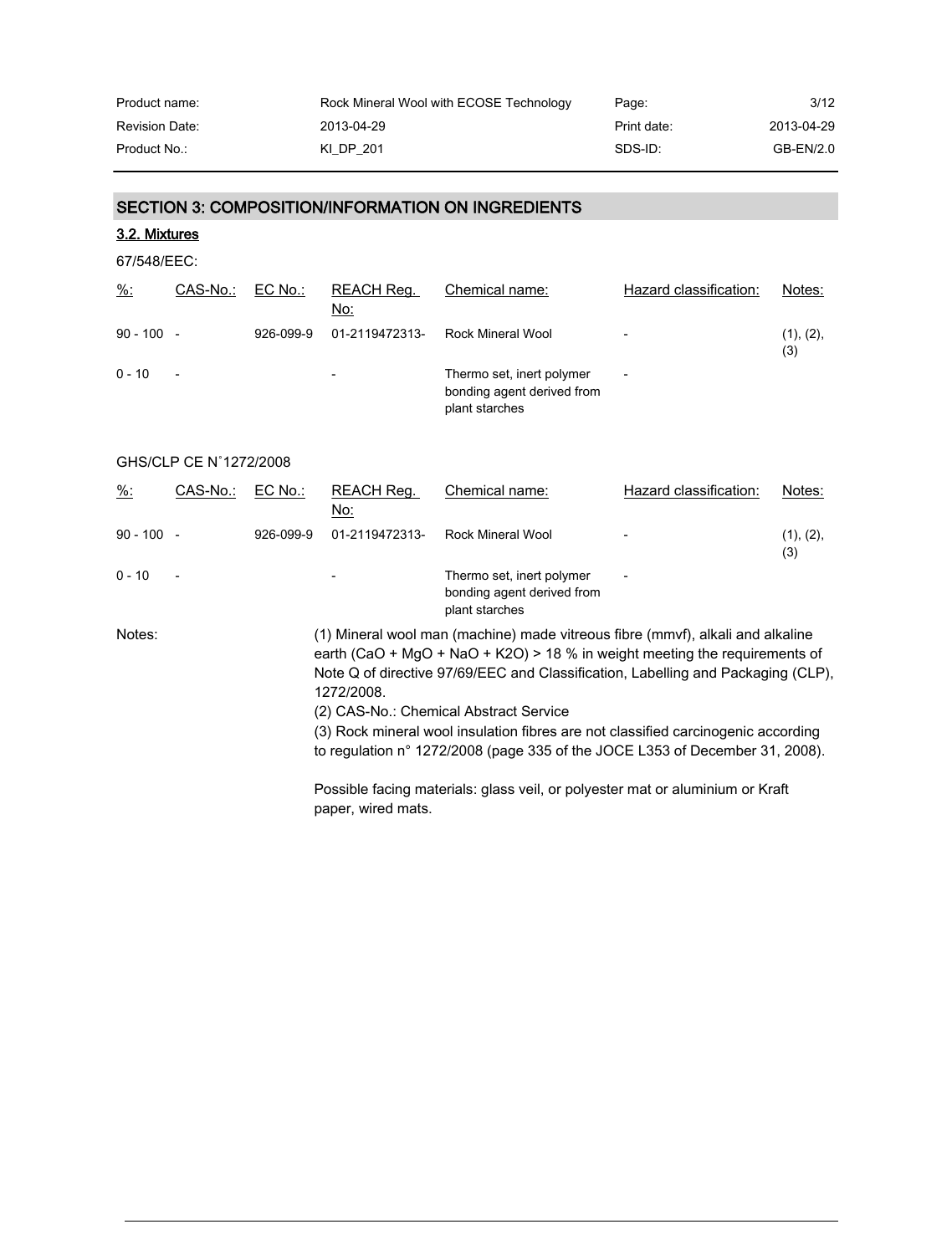| Product name:         | Rock Mineral Wool with ECOSE Technology | Page:       | 4/12       |
|-----------------------|-----------------------------------------|-------------|------------|
| <b>Revision Date:</b> | 2013-04-29                              | Print date: | 2013-04-29 |
| Product No.:          | KI DP 201                               | SDS-ID:     | GB-EN/2.0  |

# SECTION 4: FIRST AID MEASURES

### 4.1. Description of first aid measures

| Inhalation:   | Remove from exposure. Rinse the throat and blow nose to clear dust.                                             |
|---------------|-----------------------------------------------------------------------------------------------------------------|
| Skin contact: | If mechanical irritation occurs, remove contaminated clothing and wash skin<br>gently with cold water and soap. |
| Eye contact:  | Rinse abundantly with water for at least 15 minutes.                                                            |
| Ingestion:    | Drink plenty of water if accidentally ingested.                                                                 |

### 4.2. Most important symptoms and effects, both acute and delayed

The mechanical effect of fibres in contact with skin may cause temporary itching.

### 4.3. Indication of any immediate medical attention and special treatment needed

If any adverse reaction or discomfort continues from any of the above exposures, seek professional medical advice.

# SECTION 5: FIREFIGHTING MEASURES

# 5.1. Extinguishing media

Extinguishing media: Water, foam, carbon dioxide (CO2), and dry powder.

### 5.2. Special hazards arising from the substance or mixture

Products do not pose a fire hazard in use; however, some packaging materials or facings may be combustible. Products of combustion from product and packaging - carbon dioxide, carbon monoxide and some trace gases such as ammonia, nitrogen oxides and volatile organic substances.

### 5.3. Advice for firefighters

In large fires in poorly ventilated areas or involving packaging materials respiratory protection / breathing apparatus may be required.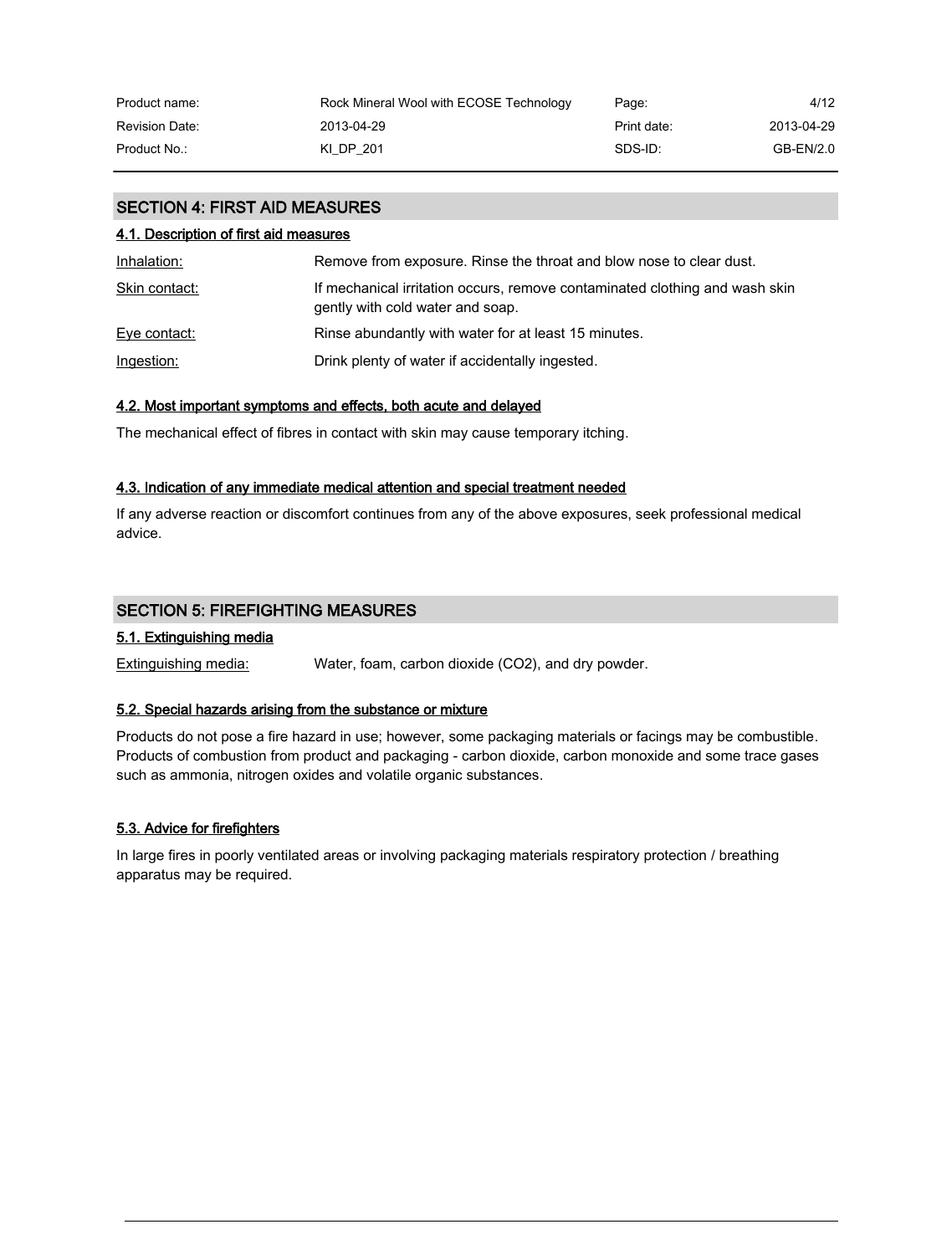| Product name:         | Rock Mineral Wool with ECOSE Technology | Page:       | 5/12       |
|-----------------------|-----------------------------------------|-------------|------------|
| <b>Revision Date:</b> | 2013-04-29                              | Print date: | 2013-04-29 |
| Product No.:          | KI DP 201                               | SDS-ID:     | GB-EN/2.0  |

### SECTION 6: ACCIDENTAL RELEASE MEASURES

### 6.1. Personal precautions, protective equipment and emergency procedures

Personal precautions: In case of presence of high concentrations of dust, use the same personal protective equipment as mentioned in section 8.

### 6.2. Environmental precautions

**Environmental** precautions: Not relevant.

### 6.3. Methods and material for containment and cleaning up

Methods for cleaning up: Vacuum cleaner or dampen down with water spray prior to brushing up.

### 6.4. Reference to other sections

For personal protection, see section 8. For waste disposal, see section 13.

# SECTION 7: HANDLING AND STORAGE

### 7.1. Precautions for safe handling

| Safe handling advice:  | Avoid unnecessary handling of unwrapped product.                              |
|------------------------|-------------------------------------------------------------------------------|
| Technical measures:    | No specific measures. Cut using a knife, do not use a saw or use power tools. |
| Technical precautions: | Provide adequate ventilation.                                                 |

### 7.2. Conditions for safe storage, including any incompatibilities

| Storage conditions:      |                                                                                                                                                                                                                                                                                                                       |
|--------------------------|-----------------------------------------------------------------------------------------------------------------------------------------------------------------------------------------------------------------------------------------------------------------------------------------------------------------------|
|                          | To ensure optimum product performance; when packaging is removed or<br>opened; products should be stored inside or covered to protect them from ingress<br>of rain water or snow.<br>Storage arrangements should ensure stability of stacked products and use on a<br>first in first out basis (FIFO) is recommended. |
|                          | No incompatible groups noted.                                                                                                                                                                                                                                                                                         |
|                          | Delivered packed in polyethylene film and or on wooden pallets.                                                                                                                                                                                                                                                       |
| 7.3. Specific end use(s) |                                                                                                                                                                                                                                                                                                                       |
| Specific use(s):         | Not relevant.                                                                                                                                                                                                                                                                                                         |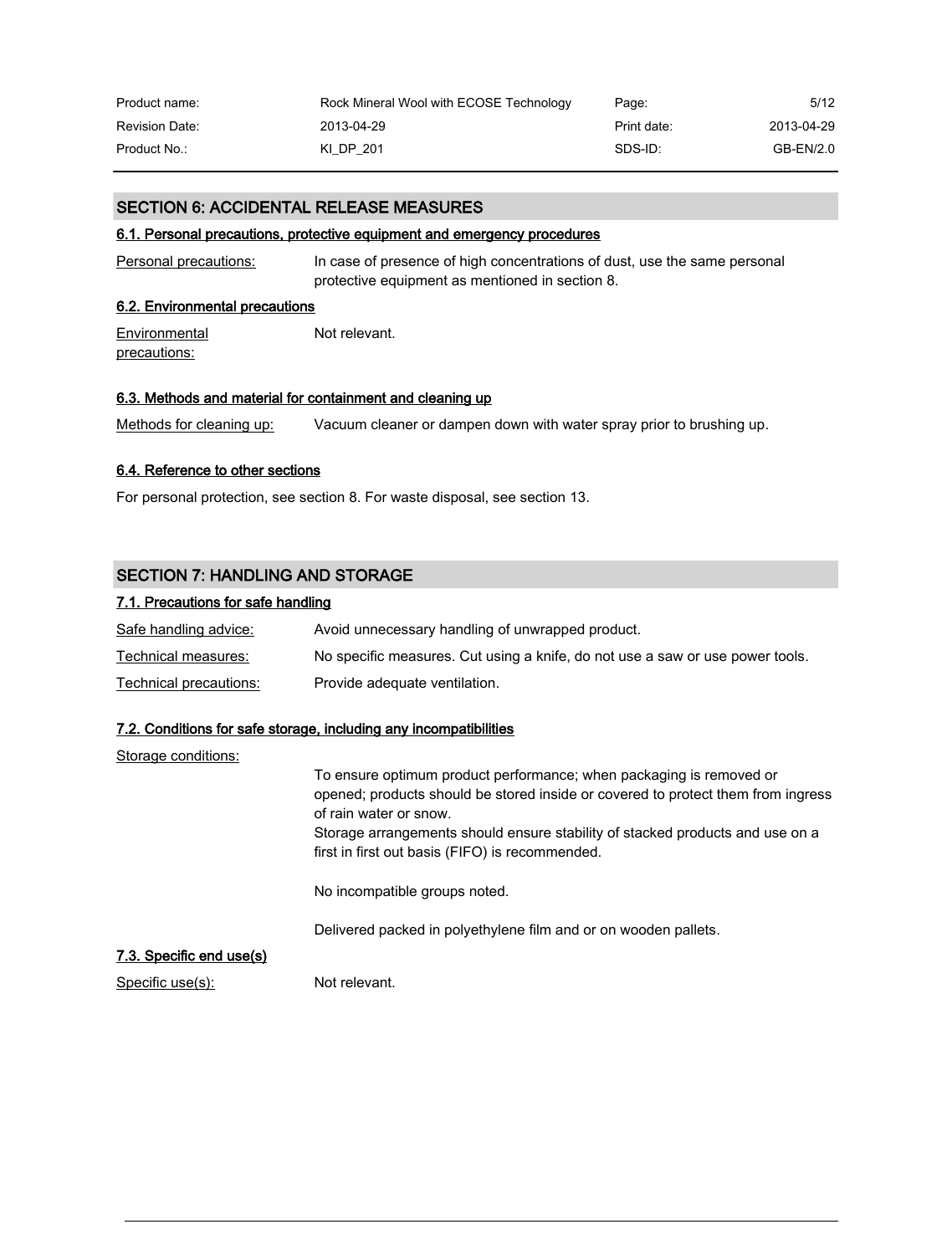| Product name:         | Rock Mineral Wool with ECOSE Technology | Page:       | 6/12       |
|-----------------------|-----------------------------------------|-------------|------------|
| <b>Revision Date:</b> | 2013-04-29                              | Print date: | 2013-04-29 |
| Product No.:          | KI DP 201                               | SDS-ID:     | GB-EN/2.0  |

# SECTION 8: EXPOSURE CONTROLS/PERSONAL PROTECTION

Exposure limits: None at European level, refer to member state guidelines and legislation:

# 8.1. Control parameters

UK: Rock mineral wool.

Occupational exposure limits:

| CAS-No.:               | Chemical name:                                                                                        | As:                   | Exposure limits:                                                                                                                                                                      |                    | Type:      | Notes: | References: |
|------------------------|-------------------------------------------------------------------------------------------------------|-----------------------|---------------------------------------------------------------------------------------------------------------------------------------------------------------------------------------|--------------------|------------|--------|-------------|
|                        | Machine-made mineral<br>fibre (except for refractory<br>ceramic fibres and special<br>purpose fibres) |                       | 2 fibres/ml                                                                                                                                                                           | $5 \,$ mg/m $3 \,$ | <b>TWA</b> |        | EH40        |
| 8.2. Exposure controls |                                                                                                       |                       |                                                                                                                                                                                       |                    |            |        |             |
|                        | Engineering measures:                                                                                 | No specific measures. |                                                                                                                                                                                       |                    |            |        |             |
|                        | Respiratory equipment:                                                                                |                       | Wearing a face mask type in accordance with EN 149 FFP1 is recommended<br>when using products in confined atmosphere or during operations which can<br>generate emission of any dust. |                    |            |        |             |
| Hand protection:       |                                                                                                       |                       | Use gloves to avoid itching in conformity with EN 388.                                                                                                                                |                    |            |        |             |
| Eye protection:        |                                                                                                       | EN 166 is advised.    | Use goggles especially if working above shoulders. Eye protection according to                                                                                                        |                    |            |        |             |
| Skin protection:       |                                                                                                       | Cover exposed skin.   |                                                                                                                                                                                       |                    |            |        |             |
| Hygiene measures:      |                                                                                                       |                       | After contact, wash hands with cold water and soap.                                                                                                                                   |                    |            |        |             |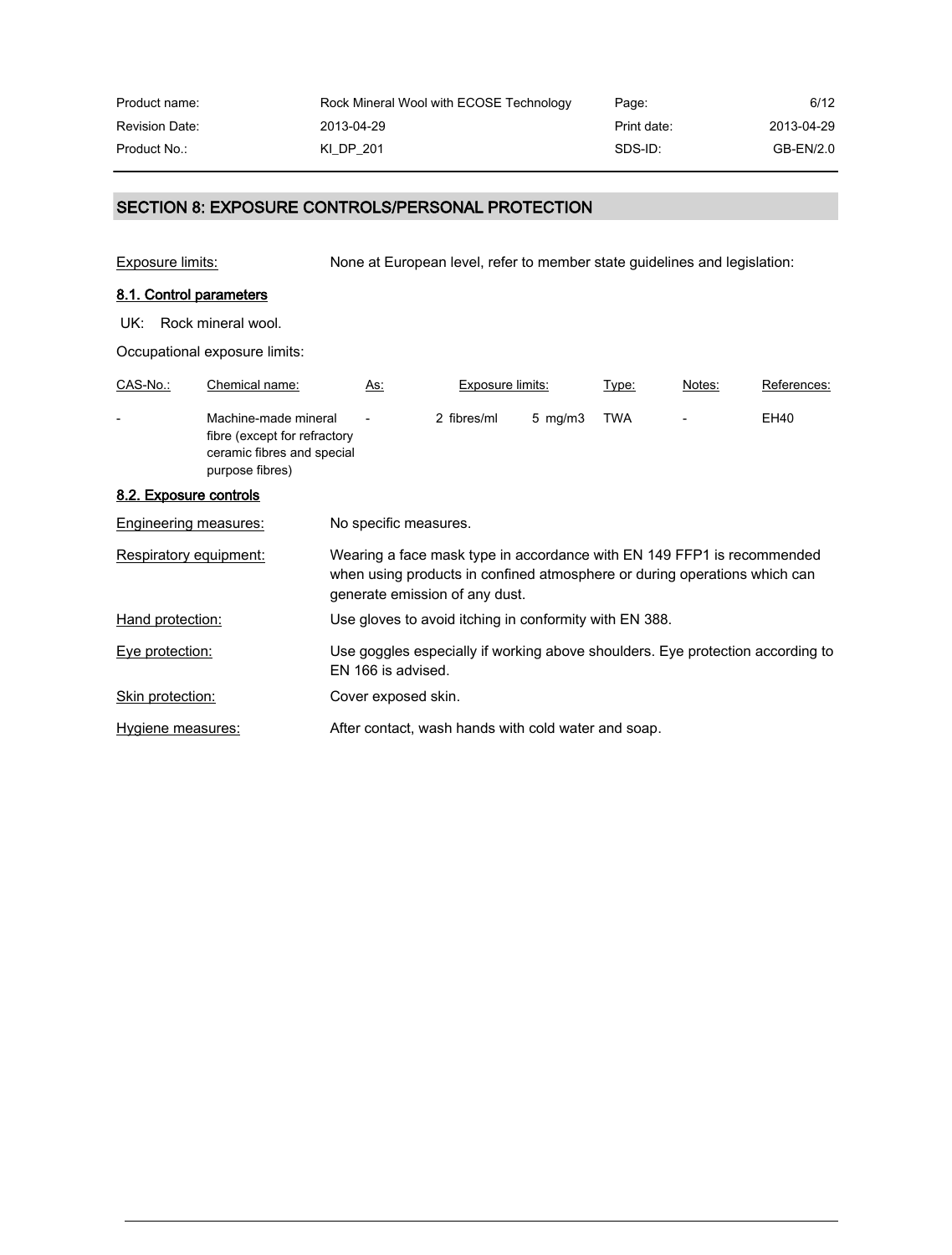| Product name:         | Rock Mineral Wool with ECOSE Technology | Page:       | 7/12       |
|-----------------------|-----------------------------------------|-------------|------------|
| <b>Revision Date:</b> | 2013-04-29                              | Print date: | 2013-04-29 |
| Product No.:          | KI DP 201                               | SDS-ID:     | GB-EN/2.0  |

# SECTION 9: PHYSICAL AND CHEMICAL PROPERTIES

# 9.1. Information on basic physical and chemical properties

| Appearance:                | Solid.                                             |
|----------------------------|----------------------------------------------------|
| Form:                      | Roll or panel.                                     |
| Colour                     | Ochre.                                             |
| Odour:                     | Not relevant.                                      |
| <u>pH:</u>                 | Not relevant.                                      |
| Boiling point:             | Not relevant.                                      |
| Flash point:               | Not relevant.                                      |
| Flammability (solid, gas): | Not relevant.                                      |
| Explosion limits:          | Not relevant.                                      |
| Relative density:          | 30 - 250 kg/m3                                     |
| Solubility:                | Generally chemically inert and insoluble in water. |

# 9.2. Other information

Fibre melting point: < 1000 °C according to DIN 4102-17.

Approximate nominal diameter of fibres. 3 - 7 µm

Length weight geometric mean diameter less 2 standard errors:  $\approx 6 \text{ }\mu\text{m}$ 

Orientation of fibres: Random.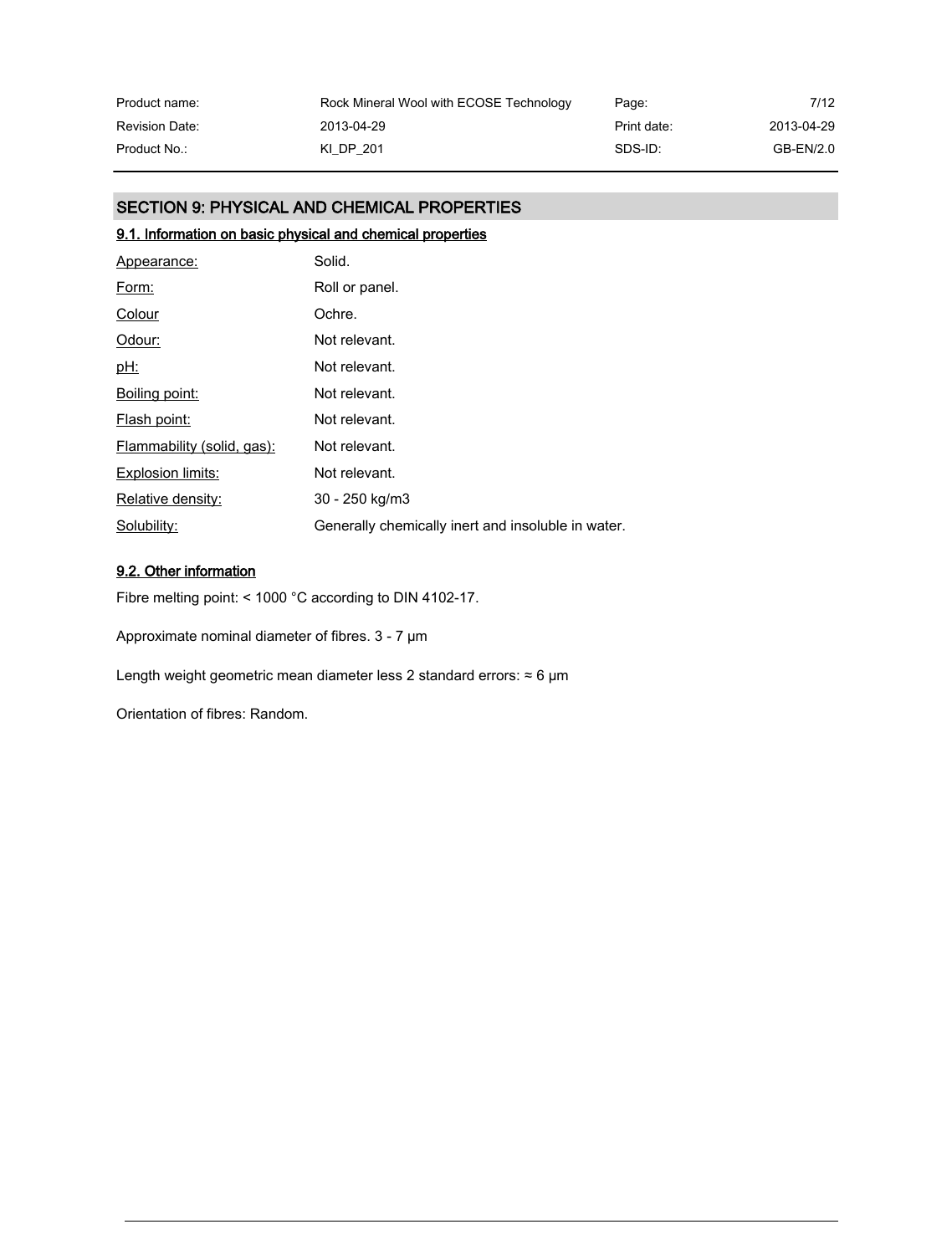| Product name:  | Rock Mineral Wool with ECOSE Technology | Page:       | 8/12       |
|----------------|-----------------------------------------|-------------|------------|
| Revision Date: | 2013-04-29                              | Print date: | 2013-04-29 |
| Product No.: . | KI DP 201                               | SDS-ID:     | GB-EN/2.0  |

| <b>SECTION 10: STABILITY AND REACTIVITY</b>          |                                                                                                                                                                                                                                                        |
|------------------------------------------------------|--------------------------------------------------------------------------------------------------------------------------------------------------------------------------------------------------------------------------------------------------------|
| 10.1. Reactivity                                     |                                                                                                                                                                                                                                                        |
| Reactivity:                                          | None.                                                                                                                                                                                                                                                  |
| 10.2. Chemical stability                             |                                                                                                                                                                                                                                                        |
| Stability:                                           | Binder will decompose above 200°C.                                                                                                                                                                                                                     |
| 10.3. Possibility of hazardous reactions             |                                                                                                                                                                                                                                                        |
| <b>Hazardous Reactions:</b>                          | None in normal conditions of use.                                                                                                                                                                                                                      |
| 10.4. Conditions to avoid                            |                                                                                                                                                                                                                                                        |
| Conditions/materials to avoid: Heating above 200 °C. |                                                                                                                                                                                                                                                        |
| 10.5. Incompatible materials                         |                                                                                                                                                                                                                                                        |
| Incompatible materials:                              | None.                                                                                                                                                                                                                                                  |
| 10.6. Hazardous decomposition products               |                                                                                                                                                                                                                                                        |
| Hazardous decomposition<br>products:                 | None in normal conditions of use. Decomposition of binder above 200°C may<br>produce carbon dioxide and some trace gases. The duration of release is<br>dependant upon the thickness of the insulation, binder content and the<br>temperature applied. |

# SECTION 11: TOXICOLOGICAL INFORMATION

# 11.1. Information on toxicological effects

The mechanical effect of fibres in contact with skin may cause temporary itching.

Classification not applicable for this product; in accordance with the directive 97/69/EC and European Regulation 1272/2008, nota Q. Weighted clearance half life of fibres, with length greater than 20µm after intra-tracheal instillation, is less than 40 days (result obtained from a test conform to the European protocol).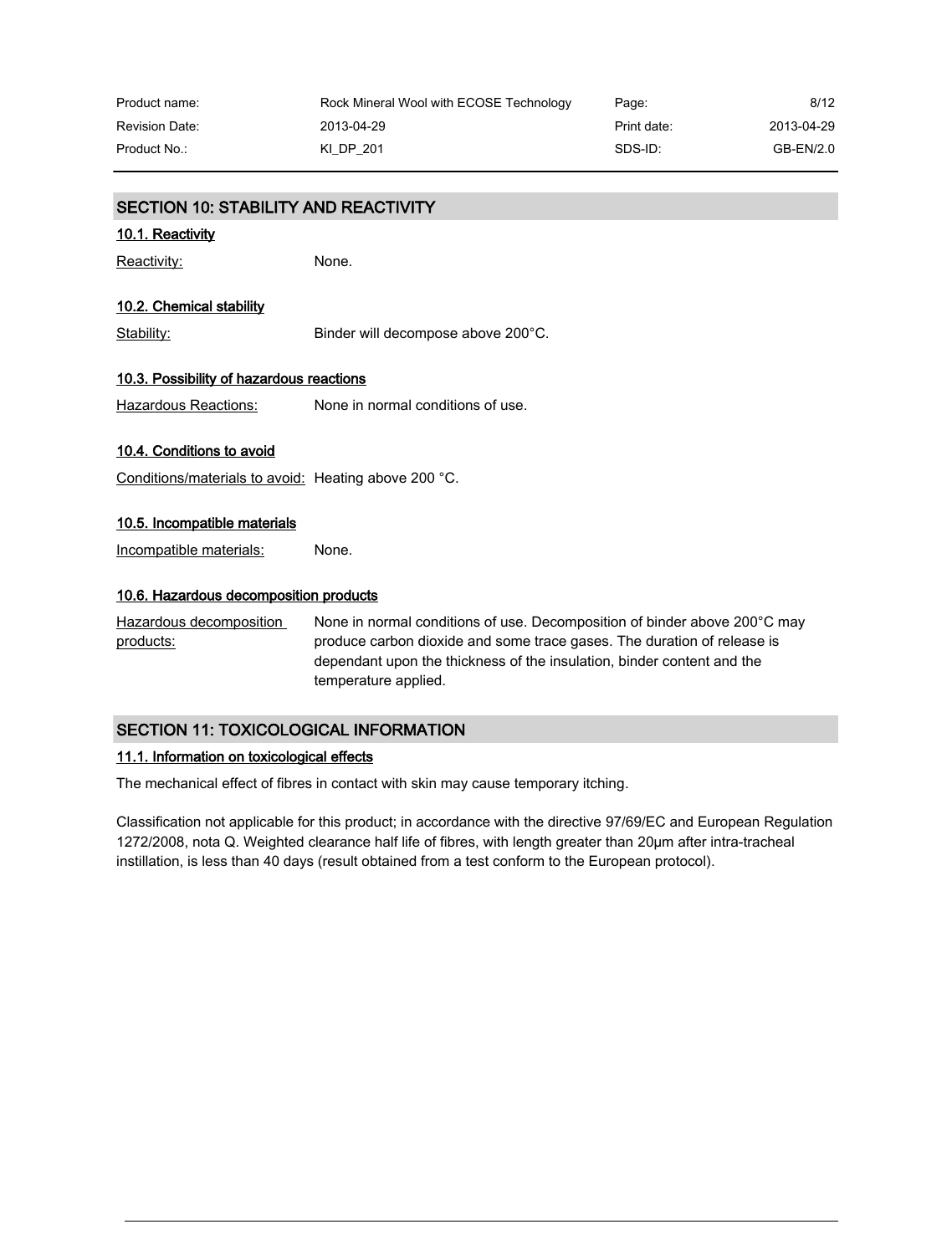| Product name:         | Rock Mineral Wool with ECOSE Technology | Page:       | 9/12       |
|-----------------------|-----------------------------------------|-------------|------------|
| <b>Revision Date:</b> | 2013-04-29                              | Print date: | 2013-04-29 |
| Product No.:          | KI DP 201                               | SDS-ID:     | GB-EN/2.0  |

| <b>SECTION 12: ECOLOGICAL INFORMATION</b>  |                                                                                                       |
|--------------------------------------------|-------------------------------------------------------------------------------------------------------|
| 12.1. Toxicity                             |                                                                                                       |
| Ecotoxicity:                               | This product is not ecotoxic to air, water or soil, by composition.                                   |
| 12.2. Persistence and degradability        |                                                                                                       |
| Degradability:                             | Inert inorganic product with Thermoset, polymer bonding agent derived from<br>plant starches; 0 - 10% |
| 12.3. Bioaccumulative potential            |                                                                                                       |
| Bioaccumulative potential:                 | Will not bio-accumulate.                                                                              |
| 12.4. Mobility in soil                     |                                                                                                       |
| Mobility:                                  | Not considered mobile. Less than 1% leachable organic carbon if landfilled.                           |
| 12.5. Results of PBT and vPvB assessment   |                                                                                                       |
| PBT/vPvB:                                  | Not relevant.                                                                                         |
| 12.6. Other adverse effects                |                                                                                                       |
| Other adverse effects:                     | None known.                                                                                           |
| <b>SECTION 13: DISPOSAL CONSIDERATIONS</b> |                                                                                                       |
| Waste from residues:                       | Dispose of in accordance with regulations and procedures in force in country of<br>use or disposal.   |
| Contaminated packaging:                    | Dispose of in accordance with regulations and procedures in force in country of<br>use or disposal.   |

EWC-code: 17 06 04, Non-hazardous substance.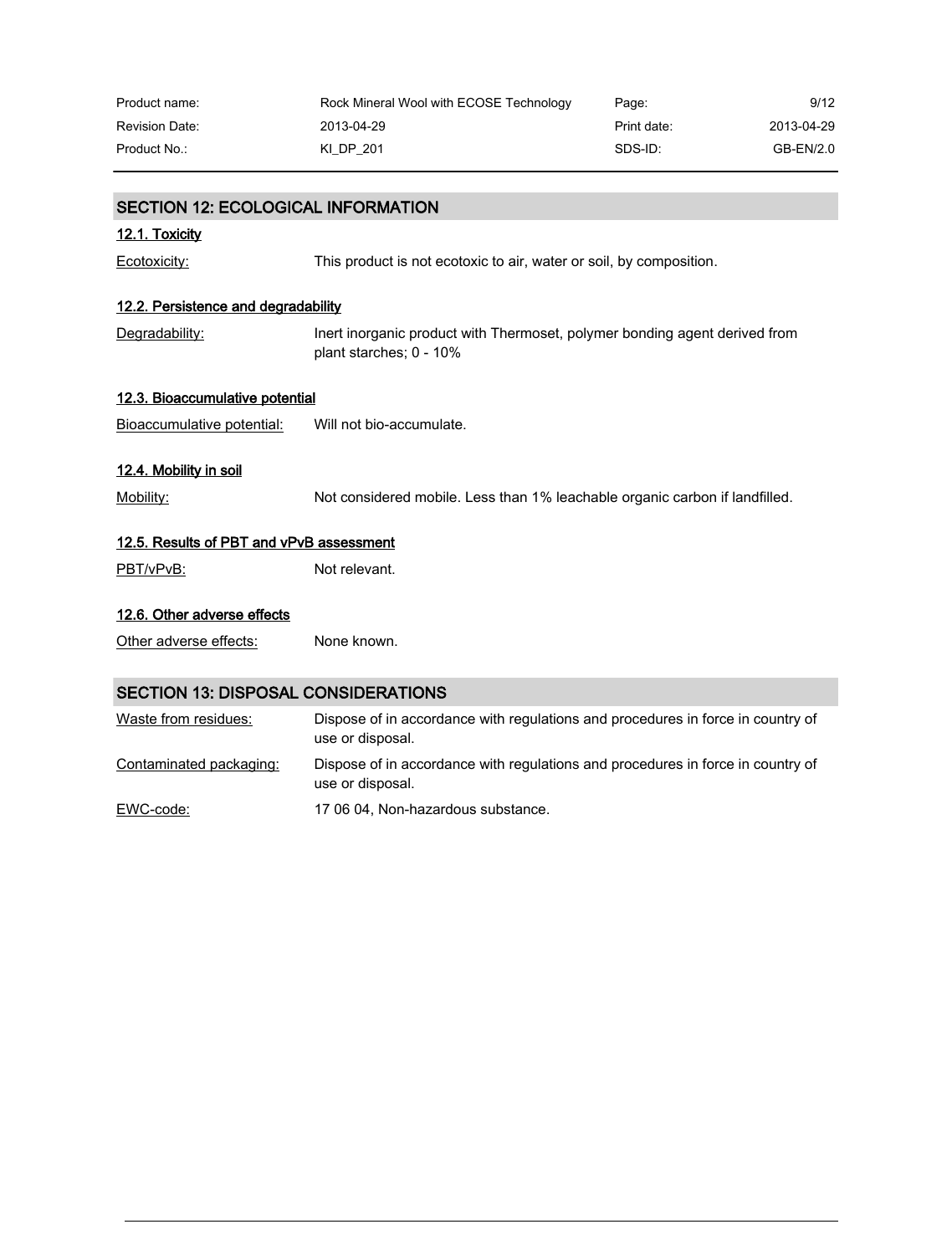| Product name:         | Rock Mineral Wool with ECOSE Technology | Page:       | 10/12      |
|-----------------------|-----------------------------------------|-------------|------------|
| <b>Revision Date:</b> | 2013-04-29                              | Print date: | 2013-04-29 |
| Product No.:          | KI DP 201                               | SDS-ID:     | GB-EN/2.0  |

# SECTION 14: TRANSPORT INFORMATION

The product is not covered by international regulation on the transport of dangerous goods (IMDG, IATA, ADR/RID).

### 14.1. UN number

UN-No:

### 14.2. UN proper shipping name

Proper Shipping Name:

# 14.3. Transport hazard class(es)

Class:

## 14.4. Packing group

Packing group:

### 14.5. Environmental hazards

Marine pollutant:

Environmentally Hazardous substance:

### 14.6. Special precautions for user

Special precautions: None known.

### 14.7. Transport in bulk according to Annex II of MARPOL 73/78 and the IBC Code

Transport in bulk: Not relevant.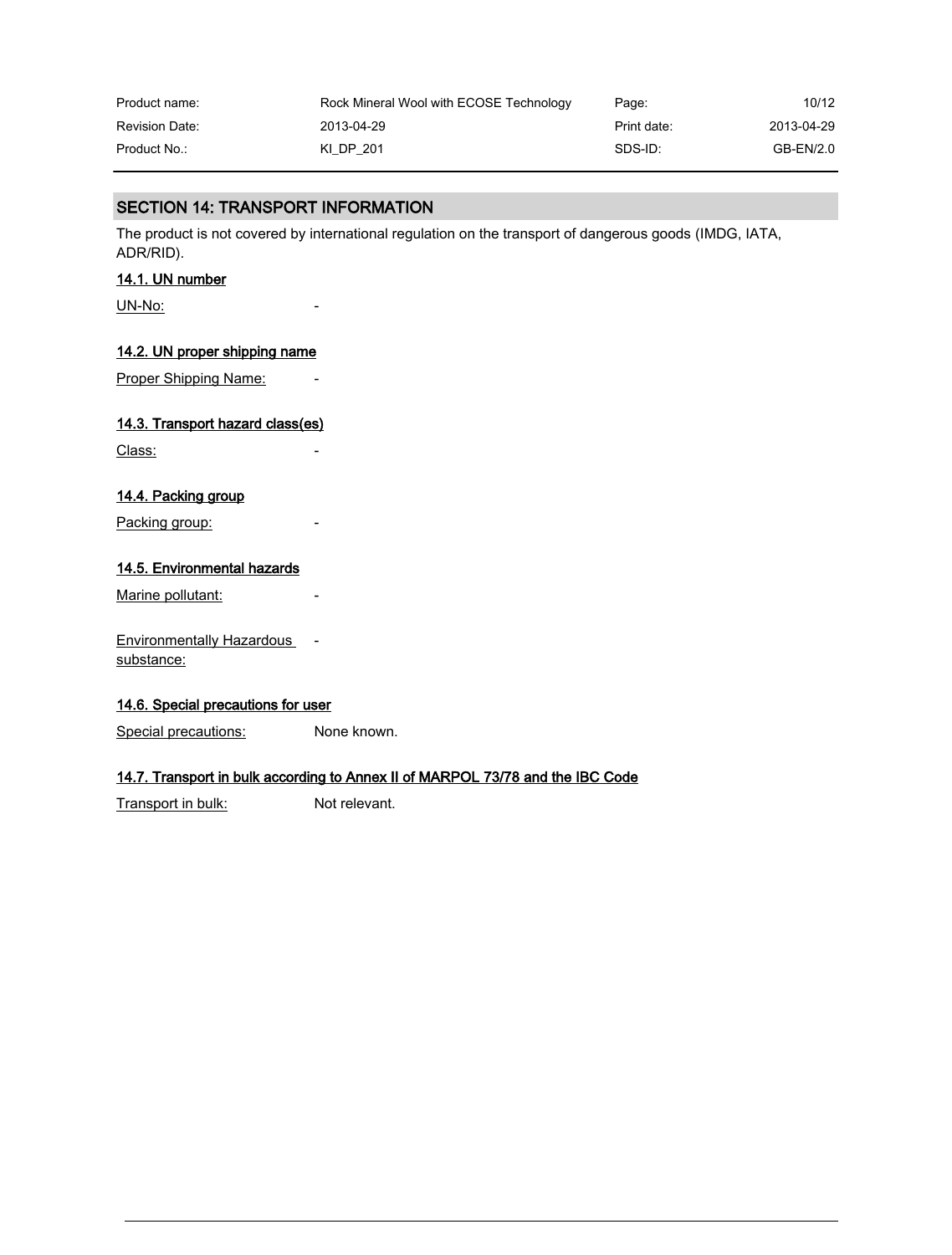| Product name:         | Rock Mineral Wool with ECOSE Technology | Page:       | 11/12      |
|-----------------------|-----------------------------------------|-------------|------------|
| <b>Revision Date:</b> | 2013-04-29                              | Print date: | 2013-04-29 |
| Product No.:          | KI DP 201                               | SDS-ID:     | GB-EN/2.0  |

# SECTION 15: REGULATORY INFORMATION

### 15.1. Safety, health and environmental regulations/legislation specific for the substance or mixture

The European Regulation on Chemicals No 1907/2006, Registration, Evaluation, Authorisation of Chemicals (REACH) enacted on June 1st 2007 requires the provision of Safety Data Sheet (SDS) for hazardous substances and mixtures / preparations.

Knauf Insulation mineral wool products (panels, batts or rolls), are defined as articles under REACH and therefore a Safety Data Sheet for these products is not a legal requirement.

In accordance with industry practice and voluntary commitments, Knauf Insulation has decided to continue to provide its customers with the appropriate information for the purpose of assuring safe handling and use of mineral wool throughout the product life.

This material Safety Data Sheet / Product Data Sheet is in accordance with the EU directives 67/548/EEC, 1999/45/EEC, 1907/2006, 1272/2008 and 453/2010.

#### 15.2. Chemical Safety Assessment

CSA status: Not relevant.